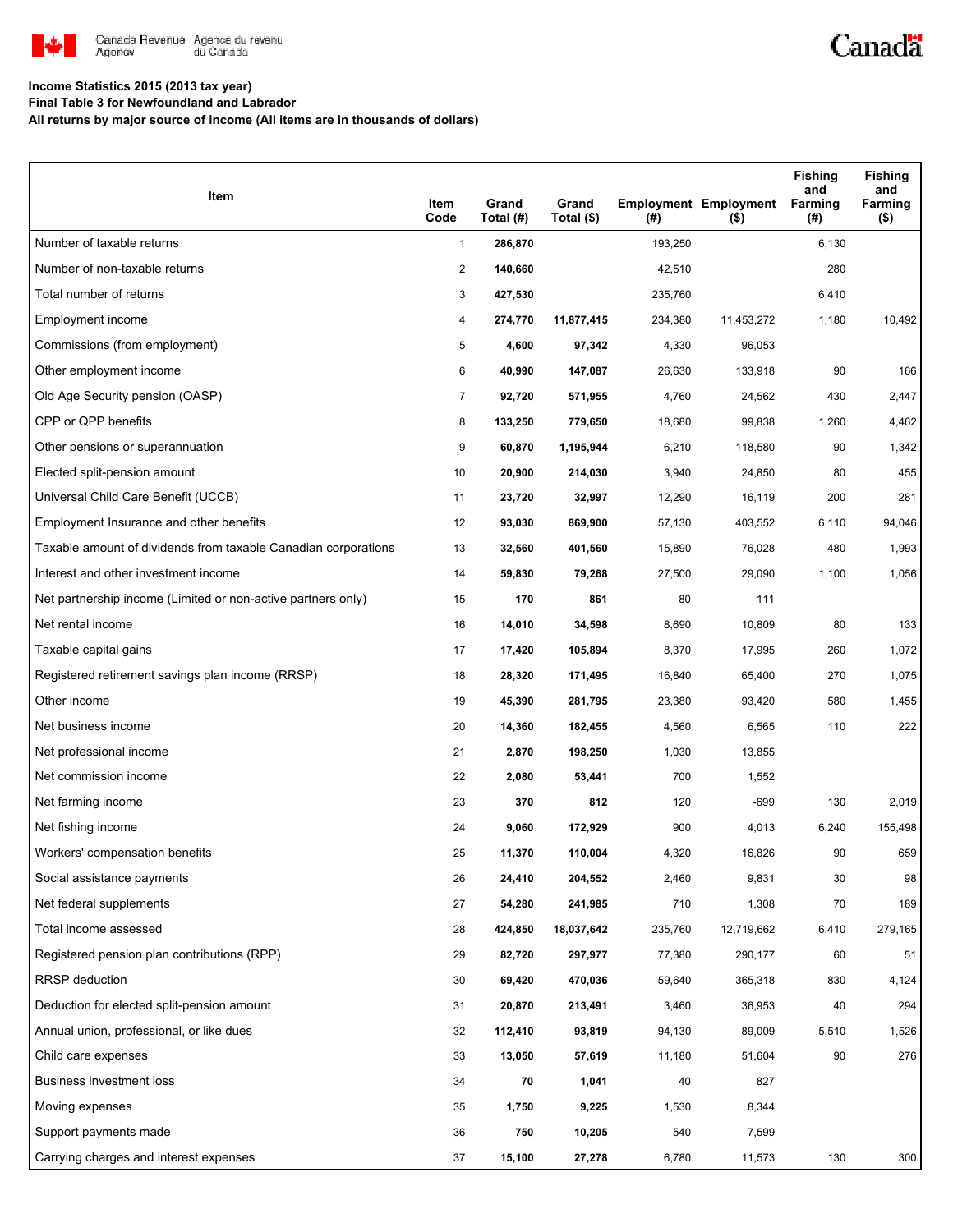

#### **Income Statistics 2015 (2013 tax year)**

**Final Table 3 for Newfoundland and Labrador**

**All returns by major source of income (All items are in thousands of dollars)**

| Item                                                                                           | Item<br>Code | Grand<br>Total (#) | Grand<br>Total (\$) | (#)     | <b>Employment Employment</b><br>$($ \$) | <b>Fishing</b><br>and<br><b>Farming</b><br>(#) | <b>Fishing</b><br>and<br>Farming<br>( \$) |
|------------------------------------------------------------------------------------------------|--------------|--------------------|---------------------|---------|-----------------------------------------|------------------------------------------------|-------------------------------------------|
| Deductions for CPP/QPP contributions on self-employment and<br>other earnings                  | 38           | 16,700             | 14,492              | 2,020   | 437                                     | 5,360                                          | 5,234                                     |
| Deductions for provincial parental insurance plan (PPIP) premiums<br>on self-employment income | 39           |                    |                     |         |                                         |                                                |                                           |
| Exploration and development expenses                                                           | 40           | 220                | 2,163               | 110     | 1,412                                   |                                                |                                           |
| Other employment expenses                                                                      | 41           | 11,260             | 43,350              | 10,040  | 39,890                                  | 50                                             | 76                                        |
| Clergy residence deduction                                                                     | 42           | 680                | 6,351               | 630     | 6,139                                   |                                                |                                           |
| Other deductions                                                                               | 43           | 14,180             | 20,115              | 8,880   | 8,517                                   | 530                                            | 314                                       |
| Total deductions before adjustments                                                            | 44           | 205,860            | 1,267,441           | 150,220 | 917,874                                 | 6,270                                          | 12,241                                    |
| Social benefits repayment                                                                      | 45           | 15,380             | 31,530              | 12,480  | 22,635                                  | 820                                            | 2,438                                     |
| Net income after adjustments                                                                   | 46           | 424,140            | 16,743,752          | 235,620 | 11,779,512                              | 6,370                                          | 264,983                                   |
| Canadian Forces personnel and police deduction                                                 | 47           | 10                 | 166                 | 10      | 166                                     |                                                |                                           |
| Security options deductions                                                                    | 48           | 190                | 4,506               | 180     | 4,062                                   |                                                |                                           |
| Other payments deductions                                                                      | 49           | 88,160             | 556,515             | 7,420   | 27,943                                  | 180                                            | 940                                       |
| Non-capital losses of other years                                                              | 50           | 240                | 2,350               | 80      | 763                                     |                                                |                                           |
| Net capital losses of other years                                                              | 51           | 3,210              | 5,840               | 1,460   | 1,591                                   | 40                                             | 48                                        |
| Capital gains deduction                                                                        | 52           | 560                | 41,423              | 140     | 1,972                                   | 70                                             | 9,327                                     |
| Northern residents deductions                                                                  | 53           | 13,120             | 70,048              | 10,690  | 60,000                                  | 260                                            | 1,161                                     |
| Additional deductions                                                                          | 54           | 1,580              | 9,485               | 170     | 1,017                                   |                                                |                                           |
| Farming/fishing losses of prior years                                                          | 55           | 30                 | 226                 |         |                                         | 20                                             | 197                                       |
| Total deductions from net income                                                               | 56           | 105,670            | 690,560             | 19,760  | 97,518                                  | 560                                            | 11,695                                    |
| Taxable income assessed                                                                        | 57           | 409,410            | 16,054,257          | 235,610 | 11,682,037                              | 6,370                                          | 253,612                                   |
| Basic personal amount                                                                          | 58           | 427,530            | 4,706,525           | 235,760 | 2,594,223                               | 6,410                                          | 70,687                                    |
| Age amount                                                                                     | 59           | 90,680             | 588,541             | 3,570   | 16,039                                  | 400                                            | 2,201                                     |
| Spouse or common-law partner amount                                                            | 60           | 28,370             | 188,072             | 17,120  | 128,492                                 | 510                                            | 3,353                                     |
| Amount for eligible dependant                                                                  | 61           | 14,280             | 150,007             | 9,380   | 98,103                                  | 120                                            | 1,217                                     |
| Amount for children 17 and under                                                               | 62           | 52,340             | 191,114             | 41,460  | 150,560                                 | 980                                            | 3,515                                     |
| Amount for infirm dependants age 18 or older                                                   | 63           | 530                | 2,844               | 290     | 1,586                                   | 10                                             | 52                                        |
| CPP or QPP contributions through employment                                                    | 64           | 241,810            | 357,557             | 214,320 | 345,066                                 | 960                                            | 425                                       |
| CPP or QPP contributions on self-employment and other earnings                                 | 65           | 16,700             | 14,492              | 2,020   | 437                                     | 5,360                                          | 5,234                                     |
| Employment Insurance premiums                                                                  | 66           | 253,900            | 145,813             | 216,930 | 136,323                                 | 6,170                                          | 3,121                                     |
| PPIP premiums paid                                                                             | 67           |                    |                     |         |                                         |                                                |                                           |
| PPIP premiums payable on employment income                                                     | 68           |                    |                     |         |                                         |                                                |                                           |
| PPIP premiums payable on self-employment income                                                | 69           |                    |                     |         |                                         |                                                |                                           |
| Volunteer firefighters' amount                                                                 | 70           | 4,620              | 13,838              | 3,360   | 10,066                                  | 500                                            | 1,485                                     |
| Canada employment amount                                                                       | 71           | 278,060            | 297,257             | 228,450 | 253,820                                 | 1,210                                          | 1,177                                     |
| Public transit amount                                                                          | 72           | 2,170              | 920                 | 1,780   | 764                                     |                                                |                                           |
| Children's fitness amount                                                                      | 73           | 22,070             | 12,332              | 19,590  | 11,001                                  | 300                                            | 155                                       |
| Children's arts amount                                                                         | 74           | 9,070              | 4,760               | 8,130   | 4,256                                   | 90                                             | 41                                        |

Canadä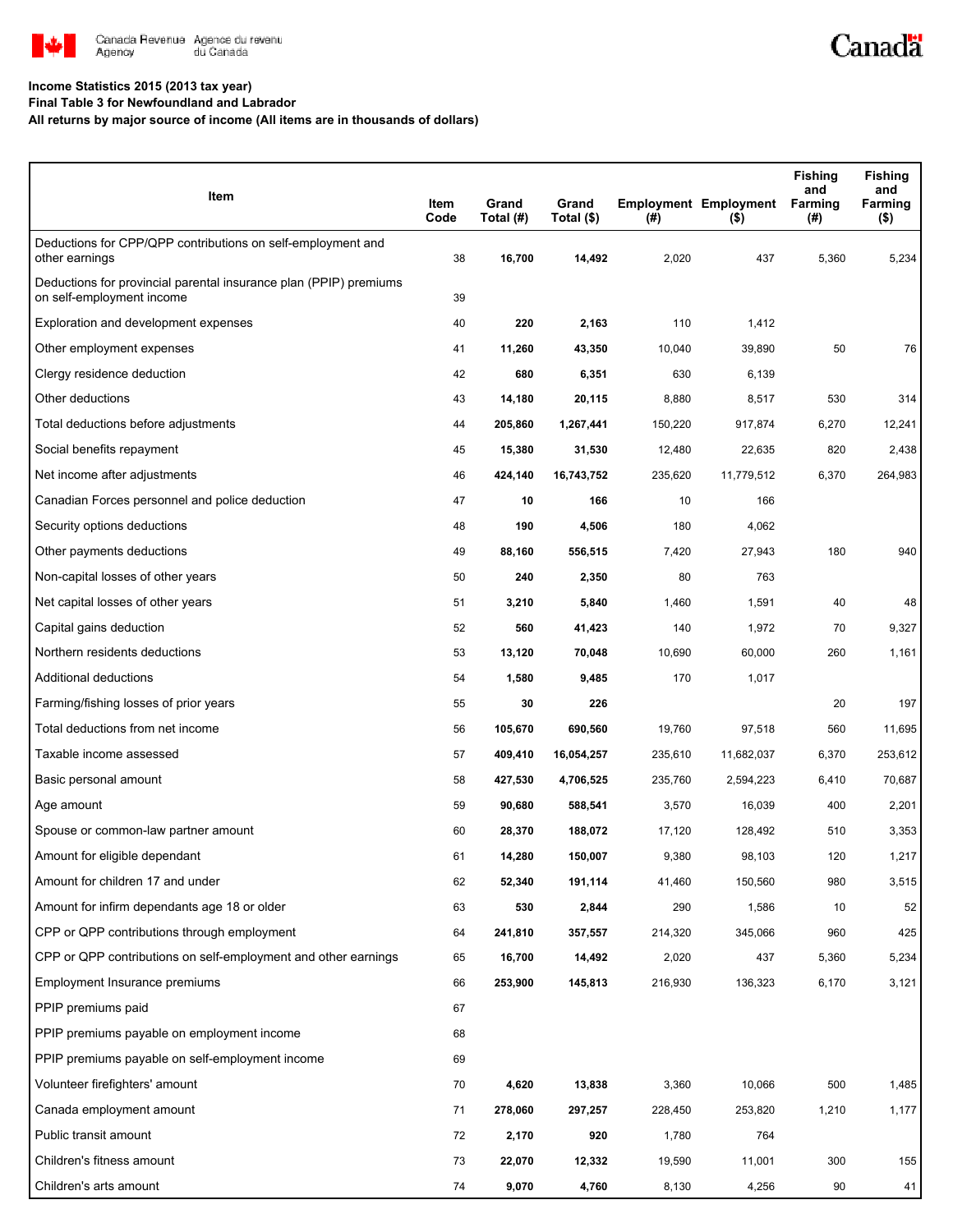

# Canadä

### **Income Statistics 2015 (2013 tax year)**

**Final Table 3 for Newfoundland and Labrador**

**All returns by major source of income (All items are in thousands of dollars)**

| Item                                                              | <b>Item</b> | Grand     | Grand      |         | <b>Employment Employment</b> | <b>Fishing</b><br>and<br>Farming | <b>Fishing</b><br>and<br>Farming |
|-------------------------------------------------------------------|-------------|-----------|------------|---------|------------------------------|----------------------------------|----------------------------------|
|                                                                   | Code        | Total (#) | Total (\$) | $($ #)  | $($ \$)                      | (#)                              | $($ \$)                          |
| Home buyers' amount                                               | 75          | 2,740     | 12,467     | 2,550   | 11,637                       | 20                               | 107                              |
| Pension income amount                                             | 76          | 75,660    | 144,529    | 9,950   | 18,881                       | 160                              | 286                              |
| Caregiver amount                                                  | 77          | 4,850     | 23,860     | 3,240   | 16,010                       | 200                              | 1,025                            |
| Disability amount                                                 | 78          | 14,960    | 114,715    | 3,740   | 28,787                       | 100                              | 774                              |
| Disability amount transferred from a dependant                    | 79          | 5,740     | 57,478     | 4,150   | 42,937                       | 120                              | 1,131                            |
| Interest paid on student loans                                    | 80          | 15,470    | 8,013      | 14,020  | 7,247                        | 40                               | 19                               |
| Tuition, education, and textbook amounts                          | 81          | 25,810    | 125,607    | 21,270  | 96,392                       | 310                              | 834                              |
| Tuition, education, and textbook amounts transferred from a child | 82          | 9,880     | 45,908     | 8,420   | 39,120                       | 190                              | 849                              |
| Amounts transferred from spouse or common-law partner             | 83          | 22,920    | 128,347    | 5,730   | 30,537                       | 170                              | 1,012                            |
| Medical expenses                                                  | 84          | 90,660    | 199,306    | 47,800  | 88,938                       | 1,720                            | 4,394                            |
| Total tax credits on personal amounts                             | 85          | 427,530   | 1,130,178  | 235,760 | 619,704                      | 6,410                            | 15,464                           |
| Allowable charitable donations and government gifts               | 86          | 85,820    | 86,495     | 49,970  | 43,652                       | 1,780                            | 1,499                            |
| Eligible cultural and ecological gifts                            | 87          | 70        | 66         | 30      | 7                            |                                  |                                  |
| Total tax credit on donations and gifts                           | 88          | 84,800    | 23,295     | 49,230  | 11,714                       | 1,740                            | 396                              |
| Total federal non-refundable tax credits                          | 89          | 427,530   | 1,153,472  | 235,760 | 631,418                      | 6,410                            | 15,861                           |
| Federal dividend tax credit                                       | 90          | 29,610    | 54,153     | 15,780  | 10,546                       | 450                              | 264                              |
| Overseas employment tax credit                                    | 91          | 540       | 5,096      | 540     | 5,071                        |                                  |                                  |
| Minimum tax carryover                                             | 92          | 460       | 1,280      | 250     | 710                          | 20                               | 47                               |
| Basic federal tax                                                 | 93          | 263,050   | 1,849,370  | 187,170 | 1,521,428                    | 5,800                            | 26,143                           |
| Federal Foreign Tax Credit                                        | 94          | 7,370     | 12,985     | 4,050   | 12,090                       | 90                               | $\boldsymbol{7}$                 |
| Federal Political contribution tax credit                         | 95          | 940       | 181        | 440     | 87                           |                                  |                                  |
| <b>Investment Tax Credit</b>                                      | 96          | 760       | 811        | 100     | 253                          | 550                              | 461                              |
| Labour-sponsored funds tax credit                                 | 97          | 20        | 8          | 20      | 7                            |                                  |                                  |
| Alternative minimum tax payable                                   | 98          | 300       | 1,404      | 110     | 207                          |                                  |                                  |
| Net federal tax                                                   | 99          | 262,790   | 1,835,414  | 186,990 | 1,509,005                    | 5,750                            | 25,674                           |
| CPP contributions on self-employment                              | 100         | 16,700    | 28,985     | 2,020   | 875                          | 5,360                            | 10,468                           |
| Social Benefits repayment                                         | 101         | 15,380    | 31,530     | 12,480  | 22,635                       | 820                              | 2,438                            |
| <b>Net Provincial Tax</b>                                         | 102         | 278,650   | 1,149,495  | 189,170 | 937,146                      | 5,800                            | 16,844                           |
| Total tax payable                                                 | 103         | 286,870   | 3,045,463  | 193,250 | 2,469,661                    | 6,130                            | 55,425                           |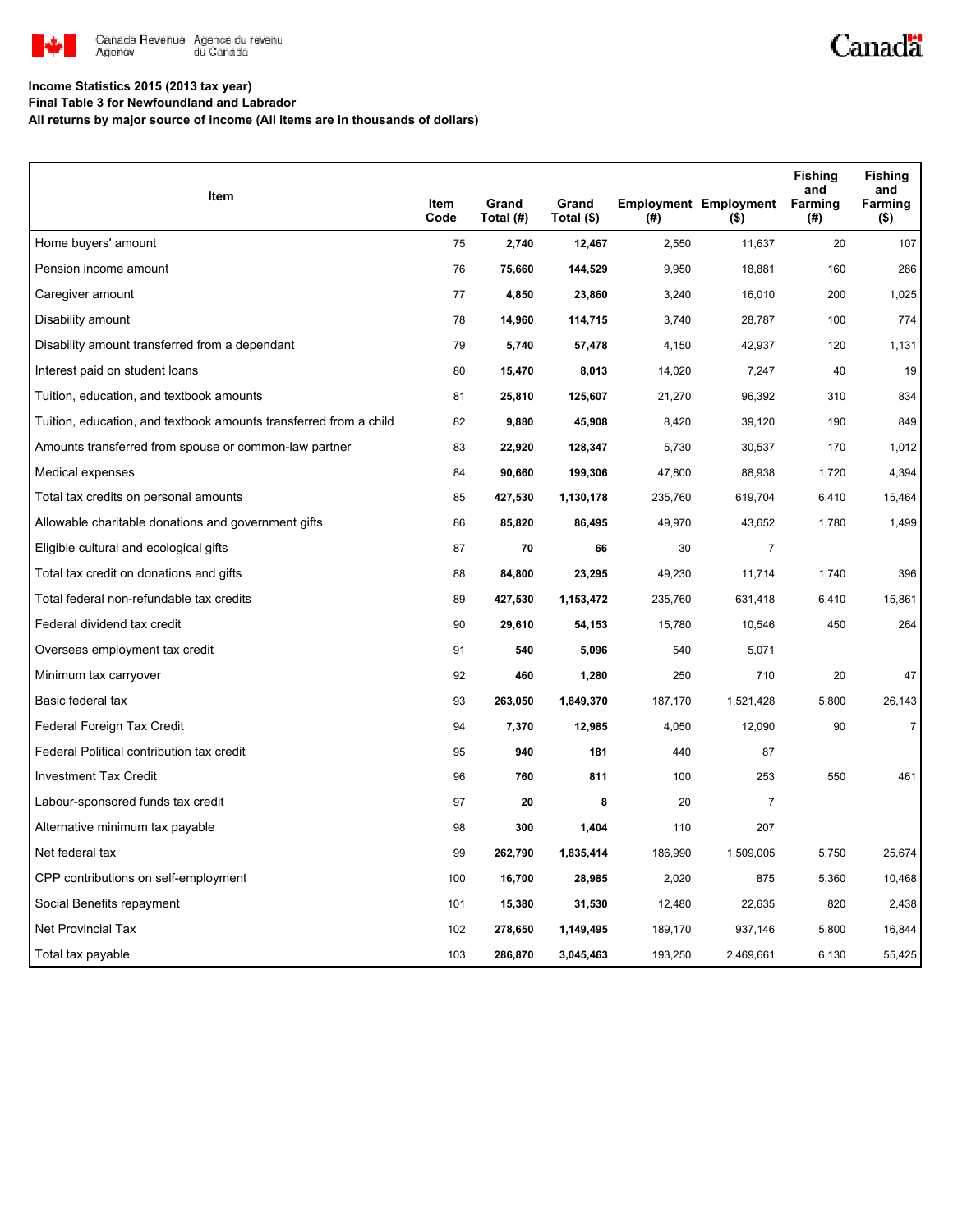| Item                                                                                              | Item<br>Code   | Income $(#)$ | $lncome$ (\$) | <b>Sales</b><br>Professional Professional (Self-Employment) (Self-Employment)<br>(# ) | <b>Sales</b><br>$($ \$) | Proprietorship/ Proprietorship/<br>Partnerships<br>(# ) | <b>Partnerships</b><br>$($ \$) |
|---------------------------------------------------------------------------------------------------|----------------|--------------|---------------|---------------------------------------------------------------------------------------|-------------------------|---------------------------------------------------------|--------------------------------|
| Number of taxable returns                                                                         | $\mathbf{1}$   | 1,360        |               | 880                                                                                   |                         | 6,190                                                   |                                |
| Number of non-taxable returns                                                                     | $\overline{2}$ | 70           |               | 80                                                                                    |                         | 1,260                                                   |                                |
| Total number of returns                                                                           | 3              | 1,430        |               | 960                                                                                   |                         | 7,450                                                   |                                |
| Employment income                                                                                 | 4              | 390          | 18,945        | 200                                                                                   | 2,786                   | 1,680                                                   | 30,879                         |
| Commissions (from employment)                                                                     | 5              |              |               | 10                                                                                    | 145                     | 20                                                      | 160                            |
| Other employment income                                                                           | 6              | 90           | 338           | 50                                                                                    | 42                      | 320                                                     | 651                            |
| Old Age Security pension (OASP)                                                                   | 7              | 180          | 935           | 100                                                                                   | 607                     | 580                                                     | 3,339                          |
| CPP or QPP benefits                                                                               | 8              | 240          | 2,045         | 220                                                                                   | 1,444                   | 1,230                                                   | 6,566                          |
| Other pensions or superannuation                                                                  | 9              | 120          | 3,852         | 80                                                                                    | 1,804                   | 370                                                     | 7,380                          |
| Elected split-pension amount                                                                      | 10             | 50           | 250           | 50                                                                                    | 332                     | 220                                                     | 1,826                          |
| Universal Child Care Benefit (UCCB)                                                               | 11             | 100          | 147           | 60                                                                                    | 93                      | 780                                                     | 1,098                          |
| Employment Insurance and other benefits                                                           | 12             | 30           | 208           | 20                                                                                    | 147                     | 440                                                     | 3,702                          |
| Taxable amount of dividends from taxable<br>Canadian corporations                                 | 13             | 360          | 3,398         | 180                                                                                   | 1,076                   | 640                                                     | 3,245                          |
| Interest and other investment income                                                              | 14             | 580          | 1,669         | 190                                                                                   | 160                     | 1,150                                                   | 1,125                          |
| Net partnership income (Limited or<br>non-active partners only)                                   | 15             |              |               |                                                                                       |                         |                                                         |                                |
| Net rental income                                                                                 | 16             | 130          | 143           | 140                                                                                   | 427                     | 500                                                     | 1,795                          |
| Taxable capital gains                                                                             | 17             | 220          | 1,430         | 100                                                                                   | 290                     | 380                                                     | 1,524                          |
| Registered retirement savings plan<br>income (RRSP)                                               | 18             | 90           | 719           | 130                                                                                   | 1,110                   | 630                                                     | 3,180                          |
| Other income                                                                                      | 19             | 280          | 1,266         | 190                                                                                   | 685                     | 620                                                     | 2,532                          |
| Net business income                                                                               | 20             | 30           | 154           | 60                                                                                    | 231                     | 7,280                                                   | 171,956                        |
| Net professional income                                                                           | 21             | 1,420        | 180,603       |                                                                                       |                         |                                                         |                                |
| Net commission income                                                                             | 22             |              |               | 950                                                                                   | 49,409                  | 50                                                      | 443                            |
| Net farming income                                                                                | 23             |              |               |                                                                                       |                         | 10                                                      | 31                             |
| Net fishing income                                                                                | 24             |              |               |                                                                                       |                         | 40                                                      | 339                            |
| Workers' compensation benefits                                                                    | 25             |              |               |                                                                                       |                         | 60                                                      | 425                            |
| Social assistance payments                                                                        | 26             |              |               |                                                                                       |                         | 40                                                      | 168                            |
| Net federal supplements                                                                           | 27             |              |               |                                                                                       |                         | 210                                                     | 682                            |
| Total income assessed                                                                             | 28             | 1,430        | 216,680       | 960                                                                                   | 60,961                  | 7,410                                                   | 244,042                        |
| Registered pension plan contributions<br>(RPP)                                                    | 29             | 70           | 481           | 20                                                                                    | 29                      | 270                                                     | 557                            |
| <b>RRSP</b> deduction                                                                             | 30             | 790          | 14,113        | 310                                                                                   | 3,291                   | 1,350                                                   | 8,841                          |
| Deduction for elected split-pension<br>amount                                                     | 31             | 70           | 1,122         | 50                                                                                    | 636                     | 200                                                     | 2,014                          |
| Annual union, professional, or like dues                                                          | 32             | 150          | 256           | 60                                                                                    | 29                      | 550                                                     | 282                            |
| Child care expenses                                                                               | 33             | 90           | 567           | 50                                                                                    | 212                     | 370                                                     | 1,228                          |
| <b>Business investment loss</b>                                                                   | 34             |              |               |                                                                                       |                         |                                                         |                                |
| Moving expenses                                                                                   | 35             | 20           | 71            |                                                                                       |                         | 40                                                      | 195                            |
| Support payments made                                                                             | 36             |              |               |                                                                                       |                         | 20                                                      | 179                            |
| Carrying charges and interest expenses                                                            | 37             | 220          | 689           | 90                                                                                    | 272                     | 250                                                     | 519                            |
| Deductions for CPP/QPP contributions on<br>self-employment and other earnings                     | 38             | 1,090        | 1,892         | 790                                                                                   | 1,228                   | 5,440                                                   | 5,002                          |
| Deductions for provincial parental<br>insurance plan (PPIP) premiums on<br>self-employment income | 39             |              |               |                                                                                       |                         |                                                         |                                |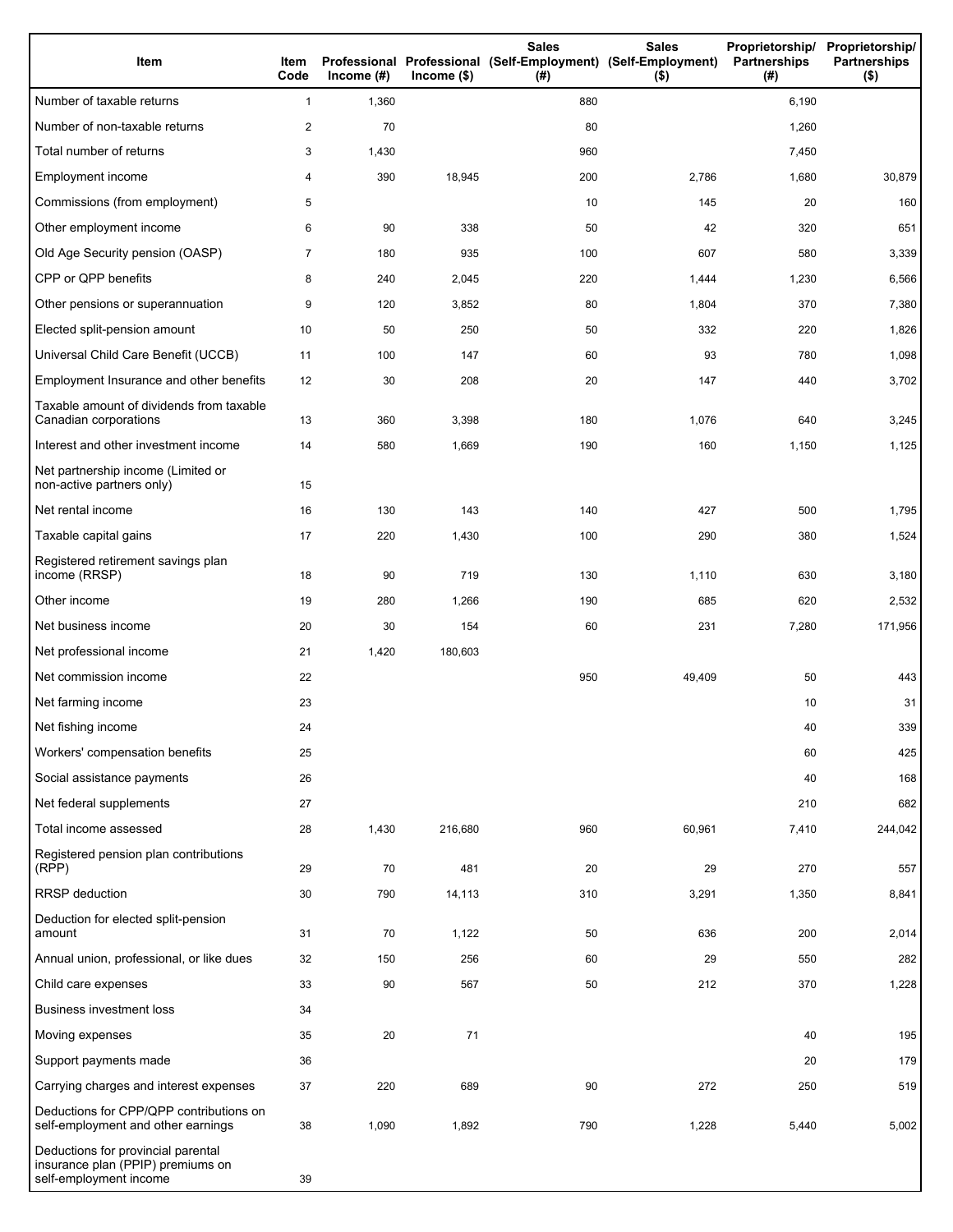| Item                                                              | Item<br>Code | Income $(\#)$ | $lncome$ (\$) | <b>Sales</b><br>Professional Professional (Self-Employment) (Self-Employment)<br>(#) | <b>Sales</b><br>$($ \$) | Proprietorship/<br>Partnerships<br>(#) | Proprietorship/<br><b>Partnerships</b><br>$($ \$) |
|-------------------------------------------------------------------|--------------|---------------|---------------|--------------------------------------------------------------------------------------|-------------------------|----------------------------------------|---------------------------------------------------|
| Exploration and development expenses                              | 40           | 20            | 106           |                                                                                      |                         |                                        |                                                   |
| Other employment expenses                                         | 41           | 20            | 49            | 40                                                                                   | 514                     | 90                                     | 414                                               |
| Clergy residence deduction                                        | 42           |               |               |                                                                                      |                         |                                        |                                                   |
| Other deductions                                                  | 43           |               |               |                                                                                      |                         | 110                                    | 95                                                |
| Total deductions before adjustments                               | 44           | 1,330         | 19,855        | 860                                                                                  | 6,340                   | 6,040                                  | 19,388                                            |
| Social benefits repayment                                         | 45           | 90            | 468           | 20                                                                                   | 83                      | 90                                     | 278                                               |
| Net income after adjustments                                      | 46           | 1,410         | 196,452       | 940                                                                                  | 54,595                  | 7,050                                  | 227,726                                           |
| Canadian Forces personnel and police<br>deduction                 | 47           |               |               |                                                                                      |                         |                                        |                                                   |
| Security options deductions                                       | 48           |               |               |                                                                                      |                         |                                        |                                                   |
| Other payments deductions                                         | 49           |               |               |                                                                                      |                         | 310                                    | 1,272                                             |
| Non-capital losses of other years                                 | 50           |               |               |                                                                                      |                         | 90                                     | 1,043                                             |
| Net capital losses of other years                                 | 51           | 70            | 121           | 30                                                                                   | 51                      | 80                                     | 57                                                |
| Capital gains deduction                                           | 52           |               |               |                                                                                      |                         |                                        |                                                   |
| Northern residents deductions                                     | 53           |               |               |                                                                                      |                         | 100                                    | 490                                               |
| Additional deductions                                             | 54           |               |               |                                                                                      |                         |                                        |                                                   |
| Farming/fishing losses of prior years                             | 55           |               |               |                                                                                      |                         |                                        |                                                   |
| Total deductions from net income                                  | 56           | 90            | 574           | 50                                                                                   | 168                     | 560                                    | 3,016                                             |
| Taxable income assessed                                           | 57           | 1,410         | 195,892       | 940                                                                                  | 54,426                  | 7,040                                  | 224,880                                           |
| Basic personal amount                                             | 58           | 1,430         | 15,731        | 960                                                                                  | 10,583                  | 7,450                                  | 81,888                                            |
| Age amount                                                        | 59           | 70            | 327           | 80                                                                                   | 418                     | 540                                    | 3,242                                             |
| Spouse or common-law partner amount                               | 60           | 110           | 886           | 70                                                                                   | 529                     | 640                                    | 4,432                                             |
| Amount for eligible dependant                                     | 61           | 30            | 266           | 30                                                                                   | 339                     | 250                                    | 2,587                                             |
| Amount for children 17 and under                                  | 62           | 330           | 1,371         | 170                                                                                  | 635                     | 1,020                                  | 3,771                                             |
| Amount for infirm dependants age 18 or<br>older                   | 63           |               |               |                                                                                      |                         | 10                                     | 56                                                |
| CPP or QPP contributions through<br>employment                    | 64           | 350           | 476           | 150                                                                                  | 102                     | 1,480                                  | 1,211                                             |
| CPP or QPP contributions on<br>self-employment and other earnings | 65           | 1,090         | 1,892         | 790                                                                                  | 1,228                   | 5,440                                  | 5,002                                             |
| Employment Insurance premiums                                     | 66           | 280           | 154           | 110                                                                                  | 30                      | 1,270                                  | 465                                               |
| PPIP premiums paid                                                | 67           |               |               |                                                                                      |                         |                                        |                                                   |
| PPIP premiums payable on employment<br>income                     | 68           |               |               |                                                                                      |                         |                                        |                                                   |
| PPIP premiums payable on<br>self-employment income                | 69           |               |               |                                                                                      |                         |                                        |                                                   |
| Volunteer firefighters' amount                                    | 70           |               |               |                                                                                      |                         | 50                                     | 144                                               |
| Canada employment amount                                          | 71           | 440           | 439           | 230                                                                                  | 207                     | 1,840                                  | 1,786                                             |
| Public transit amount                                             | 72           |               |               |                                                                                      |                         | 20                                     | 5                                                 |
| Children's fitness amount                                         | 73           | 240           | 179           | 110                                                                                  | 69                      | 480                                    | 265                                               |
| Children's arts amount                                            | 74           | 130           | 90            | 40                                                                                   | 24                      | 190                                    | 98                                                |
| Home buyers' amount                                               | 75           | 20            | 83            |                                                                                      |                         | 40                                     | 190                                               |
| Pension income amount                                             | 76           | 160           | 302           | 120                                                                                  | 226                     | 560                                    | 1,071                                             |
| Caregiver amount                                                  | 77           | 20            | 84            | 10                                                                                   | 53                      | 80                                     | 392                                               |
| Disability amount                                                 | 78           |               |               |                                                                                      |                         | 120                                    | 885                                               |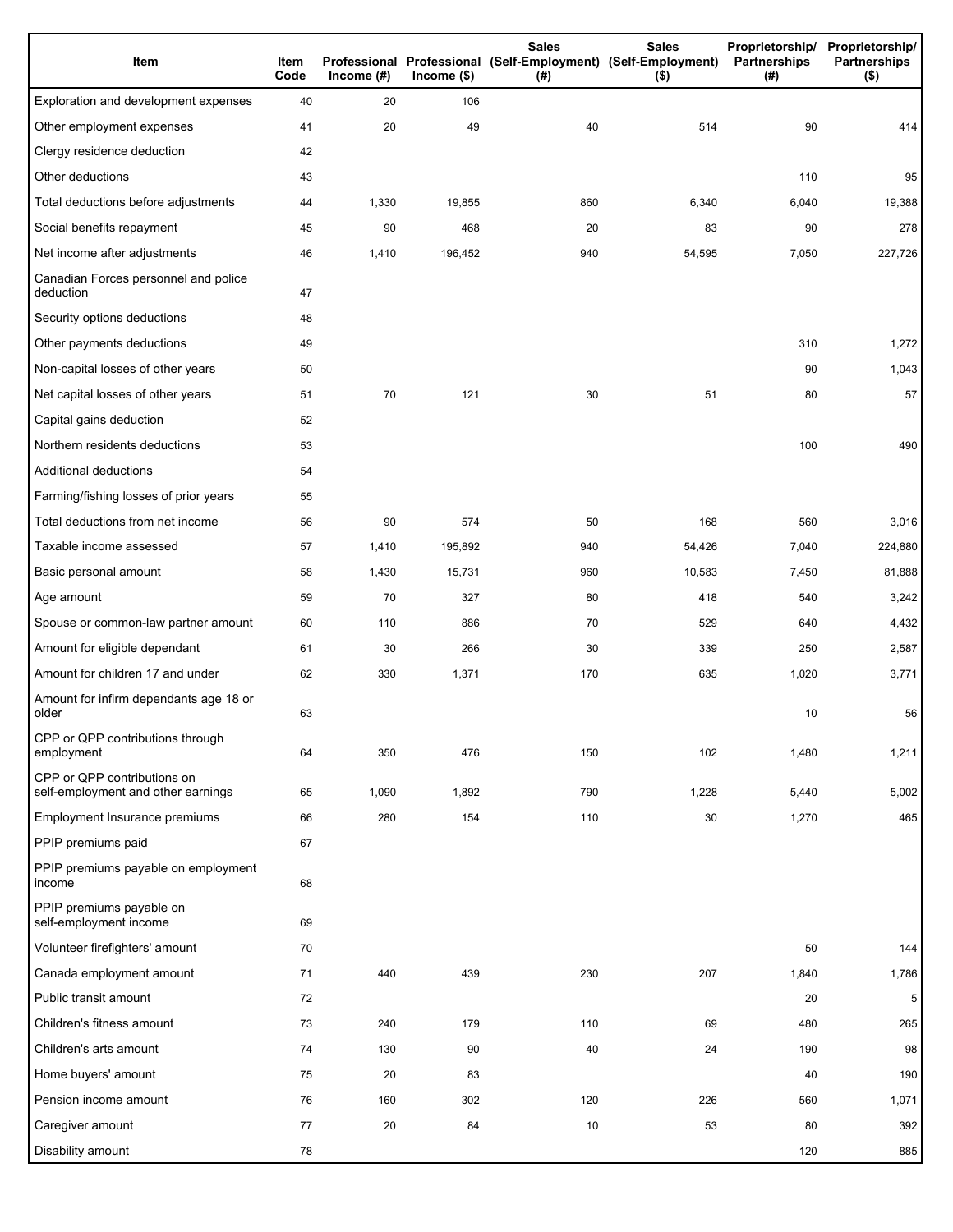| Item                                                                 | Item<br>Code | Income (#) | $Income$ (\$) | <b>Sales</b><br>(#) | <b>Sales</b><br>Proprietorship/<br>Professional Professional (Self-Employment) (Self-Employment)<br>Partnerships<br>$($ \$) |       | Proprietorship/<br><b>Partnerships</b><br>$($ \$) |
|----------------------------------------------------------------------|--------------|------------|---------------|---------------------|-----------------------------------------------------------------------------------------------------------------------------|-------|---------------------------------------------------|
| Disability amount transferred from a<br>dependant                    | 79           | 30         | 319           | 10                  | 135                                                                                                                         | 100   | 1,044                                             |
| Interest paid on student loans                                       | 80           | 110        | 107           | 30                  | 27                                                                                                                          | 200   | 122                                               |
| Tuition, education, and textbook amounts                             | 81           | 100        | 1,570         | 50                  | 283                                                                                                                         | 270   | 1,308                                             |
| Tuition, education, and textbook amounts<br>transferred from a child | 82           | 90         | 515           | 40                  | 202                                                                                                                         | 150   | 699                                               |
| Amounts transferred from spouse or<br>common-law partner             | 83           | 30         | 152           | 30                  | 152                                                                                                                         | 280   | 1,444                                             |
| Medical expenses                                                     | 84           | 290        | 923           | 220                 | 513                                                                                                                         | 1,850 | 3,531                                             |
| Total tax credits on personal amounts                                | 85           | 1,430      | 3,896         | 960                 | 2,379                                                                                                                       | 7,450 | 17,351                                            |
| Allowable charitable donations and<br>government gifts               | 86           | 730        | 2,082         | 350                 | 581                                                                                                                         | 1,390 | 1,718                                             |
| Eligible cultural and ecological gifts                               | 87           |            |               |                     |                                                                                                                             |       |                                                   |
| Total tax credit on donations and gifts                              | 88           | 720        | 588           | 340                 | 161                                                                                                                         | 1,370 | 469                                               |
| Total federal non-refundable tax credits                             | 89           | 1,430      | 4,484         | 960                 | 2,540                                                                                                                       | 7,450 | 17,820                                            |
| Federal dividend tax credit                                          | 90           | 350        | 480           | 170                 | 152                                                                                                                         | 520   | 410                                               |
| Overseas employment tax credit                                       | 91           |            |               |                     |                                                                                                                             |       |                                                   |
| Minimum tax carryover                                                | 92           |            |               |                     |                                                                                                                             | 10    | 35                                                |
| Basic federal tax                                                    | 93           | 1,210      | 41,260        | 750                 | 7,943                                                                                                                       | 4,180 | 25,527                                            |
| Federal Foreign Tax Credit                                           | 94           | 160        | 136           | 20                  | $\mathbf{1}$                                                                                                                | 110   | 60                                                |
| Federal Political contribution tax credit                            | 95           | 40         | 10            | 10                  | $\mathbf{2}$                                                                                                                | 30    | 5                                                 |
| <b>Investment Tax Credit</b>                                         | 96           |            |               |                     |                                                                                                                             | 20    | 42                                                |
| Labour-sponsored funds tax credit                                    | 97           |            |               |                     |                                                                                                                             |       |                                                   |
| Alternative minimum tax payable                                      | 98           |            |               |                     |                                                                                                                             |       |                                                   |
| Net federal tax                                                      | 99           | 1,210      | 41,112        | 750                 | 7,945                                                                                                                       | 4,180 | 25,422                                            |
| CPP contributions on self-employment                                 | 100          | 1,090      | 3,783         | 790                 | 2,456                                                                                                                       | 5,440 | 10,004                                            |
| Social Benefits repayment                                            | 101          | 90         | 468           | 20                  | 83                                                                                                                          | 90    | 278                                               |
| <b>Net Provincial Tax</b>                                            | 102          | 1,230      | 21,532        | 770                 | 4,671                                                                                                                       | 4,410 | 15,341                                            |
| Total tax payable                                                    | 103          | 1,360      | 66,902        | 880                 | 15,160                                                                                                                      | 6,190 | 51,069                                            |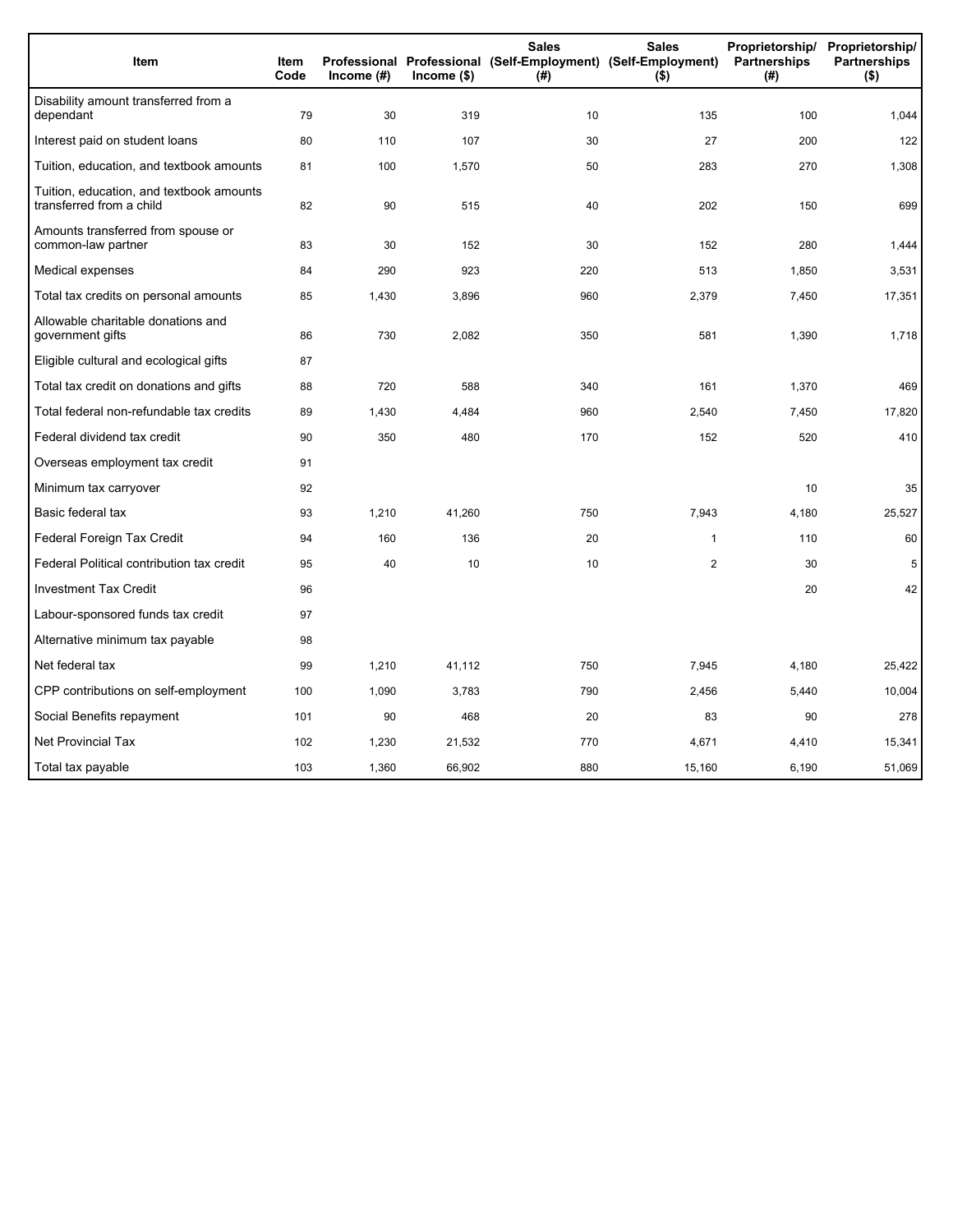| Item                                                                                           | Item<br>Code   | (# )  | Investment Investment<br>$($ \$) | Pension<br>(#) | <b>Pension</b><br>$($ \$) | <b>Benefit</b><br>(#) | <b>Benefit</b><br>$($ \$) |
|------------------------------------------------------------------------------------------------|----------------|-------|----------------------------------|----------------|---------------------------|-----------------------|---------------------------|
| Number of taxable returns                                                                      | $\mathbf{1}$   | 4,520 |                                  | 51,620         |                           | 18,600                |                           |
| Number of non-taxable returns                                                                  | $\overline{2}$ | 1,890 |                                  | 51,130         |                           | 38,350                |                           |
| Total number of returns                                                                        | 3              | 6,410 |                                  | 102,750        |                           | 56,950                |                           |
| Employment income                                                                              | 4              | 2,570 | 89,800                           | 9,360          | 76,130                    | 22,020                | 158,617                   |
| Commissions (from employment)                                                                  | 5              | 40    | 519                              | 70             | 190                       | 100                   | 120                       |
| Other employment income                                                                        | 6              | 400   | 1,017                            | 11,960         | 8,742                     | 790                   | 751                       |
| Old Age Security pension (OASP)                                                                | 7              | 1,200 | 6,867                            | 78,150         | 491,898                   | 6,770                 | 38,651                    |
| CPP or QPP benefits                                                                            | 8              | 2,020 | 12,932                           | 94,780         | 598,127                   | 12,190                | 38,311                    |
| Other pensions or superannuation                                                               | 9              | 810   | 19,106                           | 51,550         | 1,020,484                 | 560                   | 3,547                     |
| Elected split-pension amount                                                                   | 10             | 340   | 2,501                            | 15,300         | 178,363                   | 460                   | 2,360                     |
| Universal Child Care Benefit (UCCB)                                                            | 11             | 370   | 571                              | 170            | 223                       | 9,540                 | 14,182                    |
| Employment Insurance and other benefits                                                        | 12             | 580   | 5,825                            | 3,840          | 29,545                    | 24,040                | 326,142                   |
| Taxable amount of dividends from taxable Canadian corporations                                 | 13             | 3,880 | 290,521                          | 9,540          | 21,807                    | 700                   | 517                       |
| Interest and other investment income                                                           | 14             | 3,360 | 19,955                           | 21,950         | 22,978                    | 2,410                 | 1,239                     |
| Net partnership income (Limited or non-active partners only)                                   | 15             | 40    | 399                              | 30             | $-21$                     |                       |                           |
| Net rental income                                                                              | 16             | 2,200 | 18,787                           | 1,850          | 2,156                     | 260                   | 135                       |
| Taxable capital gains                                                                          | 17             | 1,920 | 72,418                           | 5,200          | 8,337                     | 410                   | 387                       |
| Registered retirement savings plan income (RRSP)                                               | 18             | 460   | 4,111                            | 6,050          | 33,249                    | 1,390                 | 4,177                     |
| Other income                                                                                   | 19             | 1,620 | 8,493                            | 11,960         | 42,873                    | 1,740                 | 5,210                     |
| Net business income                                                                            | 20             | 410   | 1,707                            | 1,370          | 1,263                     | 390                   | 65                        |
| Net professional income                                                                        | 21             | 80    | 1,760                            | 260            | 1,125                     | 30                    | 57                        |
| Net commission income                                                                          | 22             | 60    | 1,002                            | 200            | 421                       | 90                    | 124                       |
| Net farming income                                                                             | 23             |       |                                  | 70             | $-188$                    | 20                    | $-98$                     |
| Net fishing income                                                                             | 24             | 130   | 2,179                            | 200            | 998                       | 1,510                 | 9,610                     |
| Workers' compensation benefits                                                                 | 25             | 90    | 967                              | 2,290          | 11,947                    | 4,400                 | 77,934                    |
| Social assistance payments                                                                     | 26             | 20    | 94                               | 760            | 2,230                     | 21,000                | 191,769                   |
| Net federal supplements                                                                        | 27             | 160   | 447                              | 44,790         | 176,565                   | 8,130                 | 62,247                    |
| Total income assessed                                                                          | 28             | 6,400 | 561,874                          | 102,750        | 2,730,138                 | 56,950                | 936,308                   |
| Registered pension plan contributions (RPP)                                                    | 29             | 410   | 1,060                            | 2,000          | 2,532                     | 1,780                 | 1,598                     |
| <b>RRSP</b> deduction                                                                          | 30             | 1,190 | 12,083                           | 2,820          | 19,843                    | 1,400                 | 2,411                     |
| Deduction for elected split-pension amount                                                     | 31             | 320   | 3,373                            | 16,070         | 163,253                   | 170                   | 865                       |
| Annual union, professional, or like dues                                                       | 32             | 720   | 364                              | 3,710          | 694                       | 6,660                 | 1,425                     |
| Child care expenses                                                                            | 33             | 180   | 821                              | 50             | 91                        | 1,000                 | 2,659                     |
| <b>Business investment loss</b>                                                                | 34             |       |                                  |                |                           |                       |                           |
| Moving expenses                                                                                | 35             | 30    | 75                               | 30             | 131                       | 60                    | 168                       |
| Support payments made                                                                          | 36             | 30    | 841                              | 130            | 892                       | 20                    | 71                        |
| Carrying charges and interest expenses                                                         | 37             | 1,120 | 7,888                            | 5,910          | 5,059                     | 220                   | 236                       |
| Deductions for CPP/QPP contributions on self-employment and other<br>earnings                  | 38             | 320   | 216                              | 400            | 120                       | 1,190                 | 326                       |
| Deductions for provincial parental insurance plan (PPIP) premiums on<br>self-employment income | 39             |       |                                  |                |                           |                       |                           |
| Exploration and development expenses                                                           | 40             | 40    | 437                              | 40             | 204                       |                       |                           |
| Other employment expenses                                                                      | 41             | 120   | 447                              | 300            | 721                       | 560                   | 1,081                     |
| Clergy residence deduction                                                                     | 42             |       |                                  | 40             | 146                       |                       |                           |
| Other deductions                                                                               | 43             | 260   | 250                              | 1,490          | 6,712                     | 2,640                 | 1,606                     |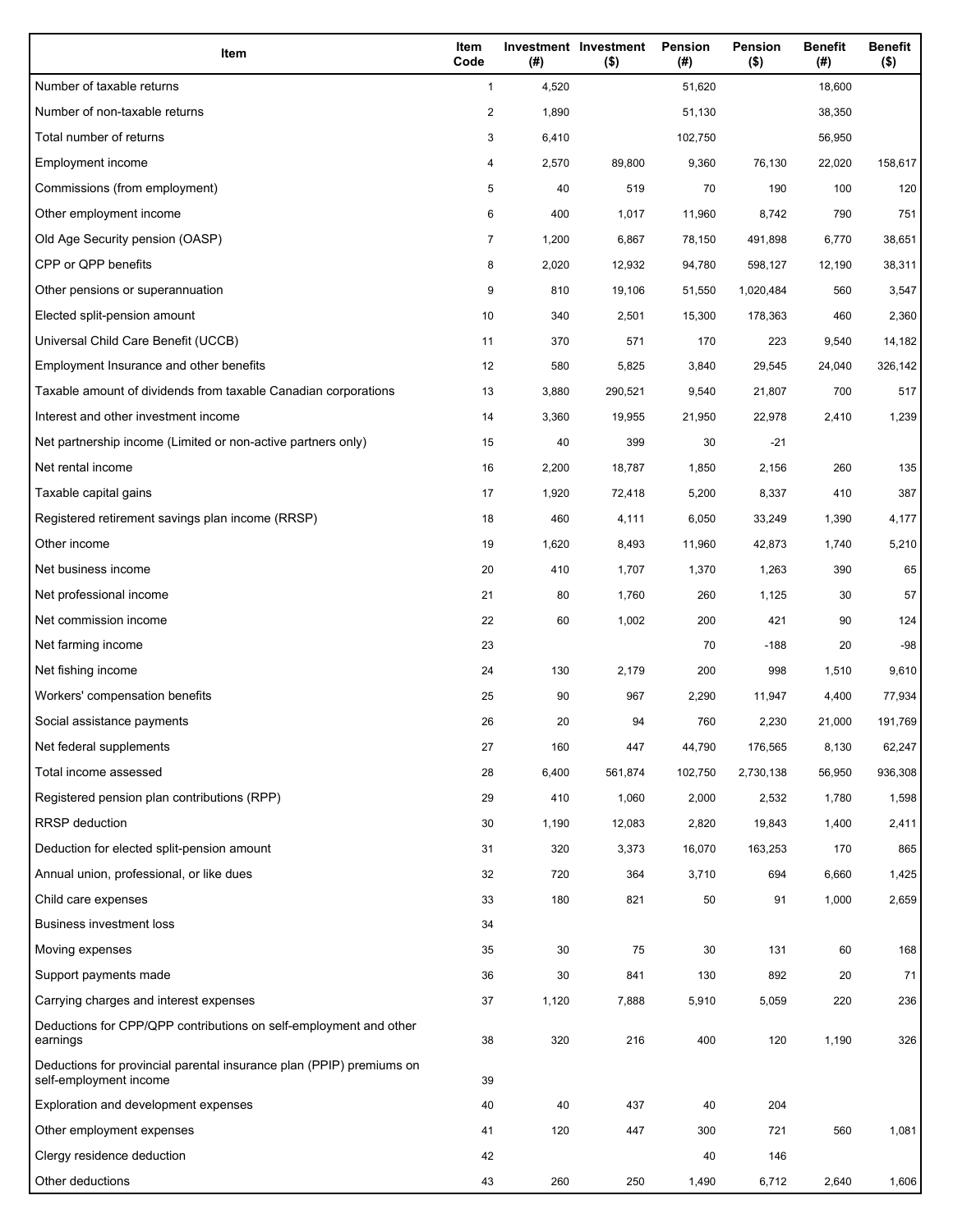| Item                                                              | <b>Item Code</b> | (#)   | Investment Investment<br>$($ \$) |         | Pension (#) Pension (\$) Benefit (#) Benefit (\$) |        |         |
|-------------------------------------------------------------------|------------------|-------|----------------------------------|---------|---------------------------------------------------|--------|---------|
| Total deductions before adjustments                               | 44               | 2,990 | 28,006                           | 24,820  | 200,451                                           | 10,980 | 12,608  |
| Social benefits repayment                                         | 45               | 590   | 2,532                            | 1,040   | 2,453                                             | 40     | 72      |
| Net income after adjustments                                      | 46               | 6,320 | 531,837                          | 102,740 | 2,527,356                                         | 56,920 | 923,703 |
| Canadian Forces personnel and police deduction                    | 47               |       |                                  |         |                                                   |        |         |
| Security options deductions                                       | 48               |       |                                  |         |                                                   |        |         |
| Other payments deductions                                         | 49               | 260   | 1,500                            | 46,910  | 190,740                                           | 32,650 | 331,969 |
| Non-capital losses of other years                                 | 50               | 20    | 228                              | 20      | 125                                               | 20     | 100     |
| Net capital losses of other years                                 | 51               | 400   | 2,492                            | 1,000   | 1,259                                             | 40     | 33      |
| Capital gains deduction                                           | 52               | 270   | 29,259                           | 60      | 316                                               |        |         |
| Northern residents deductions                                     | 53               | 110   | 547                              | 1,170   | 5,200                                             | 670    | 2,147   |
| Additional deductions                                             | 54               | 20    | 25                               | 700     | 4,771                                             | 670    | 3,521   |
| Farming/fishing losses of prior years                             | 55               |       |                                  |         |                                                   |        |         |
| Total deductions from net income                                  | 56               | 1,000 | 34,382                           | 49,280  | 202,445                                           | 33,750 | 337,868 |
| Taxable income assessed                                           | 57               | 6,310 | 497,533                          | 102,630 | 2,324,936                                         | 42,340 | 586,247 |
| Basic personal amount                                             | 58               | 6,410 | 70,551                           | 102,750 | 1,133,121                                         | 56,950 | 626,091 |
| Age amount                                                        | 59               | 790   | 3,763                            | 77,920  | 513,906                                           | 6,830  | 46,108  |
| Spouse or common-law partner amount                               | 60               | 270   | 1,793                            | 6,110   | 21,258                                            | 3,080  | 24,161  |
| Amount for eligible dependant                                     | 61               | 70    | 677                              | 330     | 2,859                                             | 3,910  | 42,083  |
| Amount for children 17 and under                                  | 62               | 570   | 2,229                            | 440     | 1,371                                             | 6,970  | 26,199  |
| Amount for infirm dependants age 18 or older                      | 63               |       |                                  | 150     | 821                                               | 40     | 205     |
| CPP or QPP contributions through employment                       | 64               | 2,000 | 2,382                            | 4,250   | 1,901                                             | 16,490 | 4,742   |
| CPP or QPP contributions on self-employment and other earnings    | 65               | 320   | 216                              | 400     | 120                                               | 1,190  | 326     |
| Employment Insurance premiums                                     | 66               | 1,520 | 607                              | 6,210   | 1,302                                             | 19,220 | 3,222   |
| PPIP premiums paid                                                | 67               |       |                                  |         |                                                   |        |         |
| PPIP premiums payable on employment income                        | 68               |       |                                  |         |                                                   |        |         |
| PPIP premiums payable on self-employment income                   | 69               |       |                                  |         |                                                   |        |         |
| Volunteer firefighters' amount                                    | 70               | 30    | 75                               | 210     | 642                                               | 440    | 1,316   |
| Canada employment amount                                          | 71               | 2,710 | 2,804                            | 18,380  | 11,185                                            | 21,730 | 22,820  |
| Public transit amount                                             | 72               | 20    | 8                                | 140     | 59                                                | 120    | 53      |
| Children's fitness amount                                         | 73               | 320   | 228                              | 110     | 53                                                | 810    | 316     |
| Children's arts amount                                            | 74               | 170   | 108                              | 40      | 22                                                | 240    | 96      |
| Home buyers' amount                                               | 75               |       |                                  | 30      | 103                                               | 60     | 239     |
| Pension income amount                                             | 76               | 1,070 | 2,034                            | 61,150  | 117,127                                           | 980    | 1,708   |
| Caregiver amount                                                  | 77               | 50    | 187                              | 720     | 3,515                                             | 470    | 2,238   |
| Disability amount                                                 | 78               | 170   | 1,283                            | 8,290   | 63,496                                            | 2,140  | 16,364  |
| Disability amount transferred from a dependant                    | 79               | 50    | 375                              | 710     | 5,537                                             | 490    | 5,291   |
| Interest paid on student loans                                    | 80               | 70    | 31                               | 30      | 19                                                | 920    | 417     |
| Tuition, education, and textbook amounts                          | 81               | 540   | 4,283                            | 210     | 392                                               | 2,750  | 18,942  |
| Tuition, education, and textbook amounts transferred from a child | 82               | 120   | 606                              | 530     | 2,411                                             | 210    | 874     |
| Amounts transferred from spouse or common-law partner             | 83               | 160   | 746                              | 14,310  | 81,362                                            | 1,910  | 11,274  |
| Medical expenses                                                  | 84               | 1,350 | 4,543                            | 28,220  | 77,266                                            | 7,550  | 14,855  |
| Total tax credits on personal amounts                             | 85               | 6,410 | 14,939                           | 102,750 | 305,978                                           | 56,950 | 130,493 |
| Allowable charitable donations and government gifts               | 86               | 1,570 | 5,003                            | 24,930  | 28,014                                            | 3,670  | 2,199   |
| Eligible cultural and ecological gifts                            | 87               |       |                                  | 30      | 21                                                |        |         |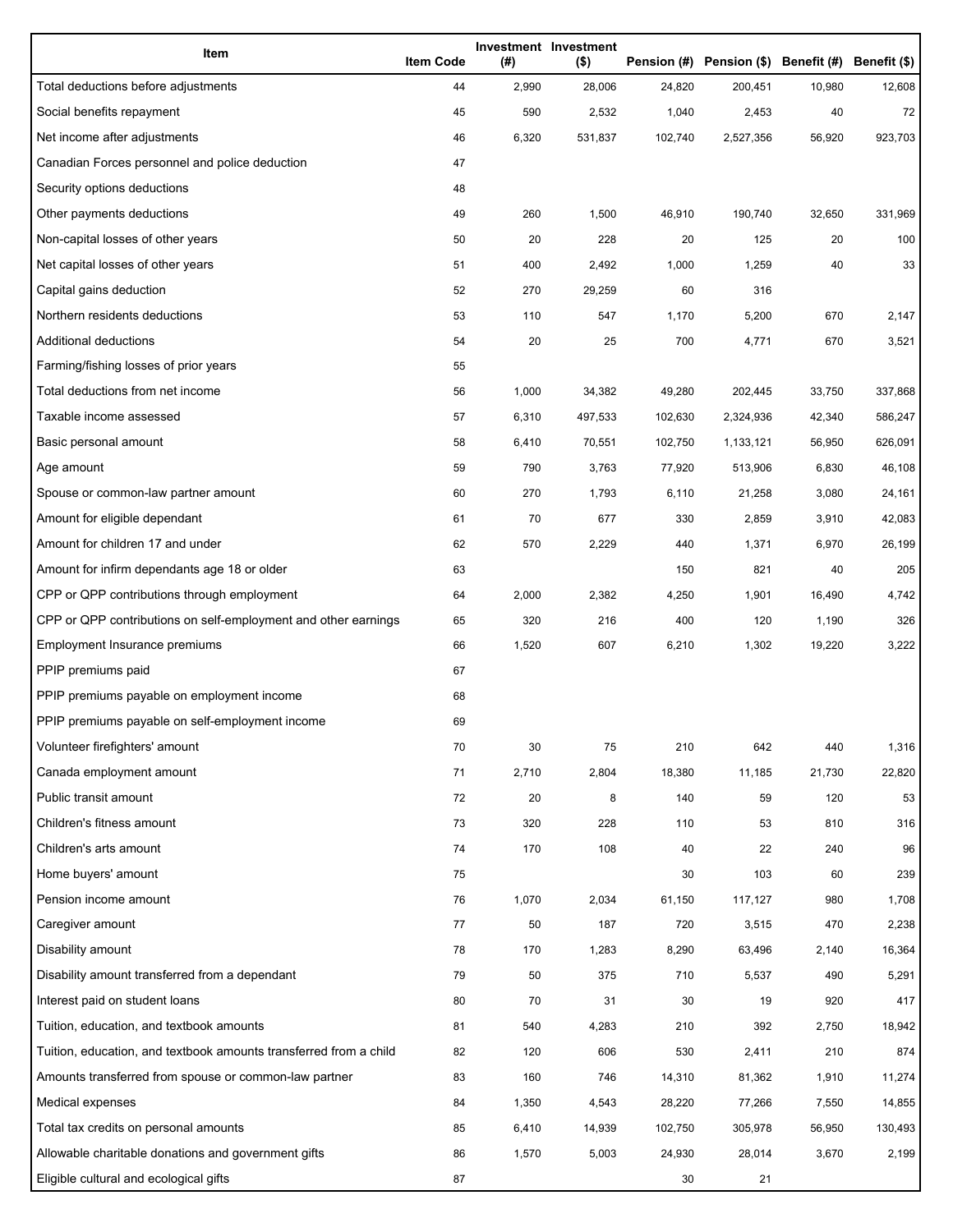| Item                                      | <b>Item Code</b> | (#)   | Investment Investment<br>$($ \$) | Pension (#) | Pension (\$) | Benefit (#) | Benefit (\$)   |
|-------------------------------------------|------------------|-------|----------------------------------|-------------|--------------|-------------|----------------|
| Total tax credit on donations and gifts   | 88               | 1,560 | 1,425                            | 24,830      | 7,503        | 3,580       | 565            |
| Total federal non-refundable tax credits  | 89               | 6,410 | 16,364                           | 102,750     | 313,480      | 56,950      | 131,058        |
| Federal dividend tax credit               | 90               | 3,410 | 38,894                           | 7,650       | 2,942        | 470         | 55             |
| Overseas employment tax credit            | 91               |       |                                  |             |              |             |                |
| Minimum tax carryover                     | 92               | 100   | 262                              | 30          | 87           |             |                |
| Basic federal tax                         | 93               | 3,810 | 58,376                           | 40,350      | 117,415      | 15,810      | 22,363         |
| Federal Foreign Tax Credit                | 94               | 680   | 328                              | 1,960       | 316          | 100         | $\overline{2}$ |
| Federal Political contribution tax credit | 95               | 50    | 19                               | 340         | 50           |             |                |
| <b>Investment Tax Credit</b>              | 96               | 20    | 30                               | 20          | 12           | 30          | 12             |
| Labour-sponsored funds tax credit         | 97               |       |                                  |             |              |             |                |
| Alternative minimum tax payable           | 98               | 180   | 1,175                            |             |              |             |                |
| Net federal tax                           | 99               | 3,790 | 57,999                           | 40,340      | 117,039      | 15,810      | 22,352         |
| CPP contributions on self-employment      | 100              | 320   | 432                              | 400         | 241          | 1,190       | 652            |
| Social Benefits repayment                 | 101              | 590   | 2,532                            | 1,040       | 2,453        | 40          | 72             |
| Net Provincial Tax                        | 102              | 4,420 | 32,151                           | 51,270      | 87,628       | 17,410      | 16,959         |
| Total tax payable                         | 103              | 4,520 | 93,114                           | 51,620      | 207,361      | 18,600      | 40,036         |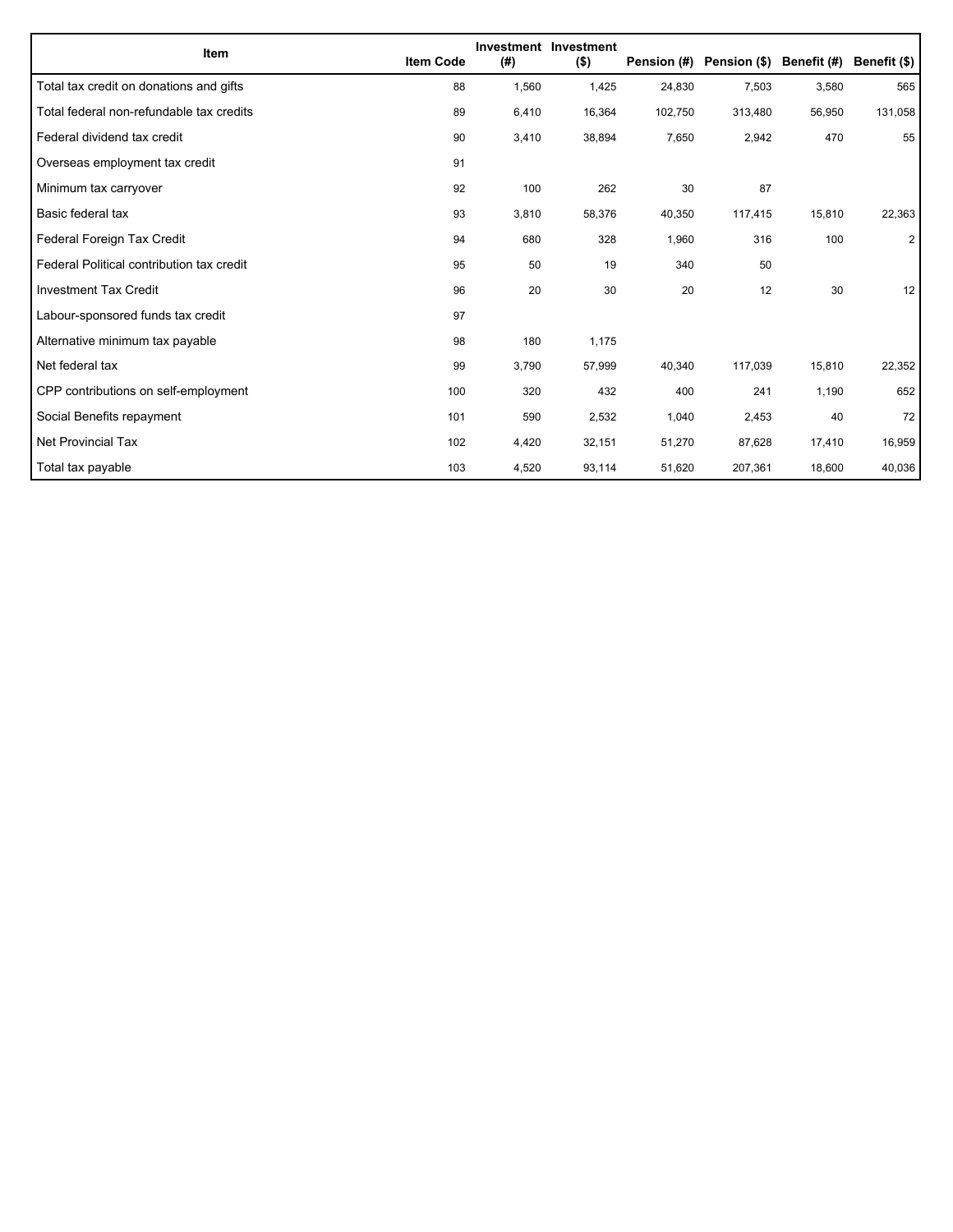| Item                                                                                        |                | Item Code Other (#) Other (\$) |         |
|---------------------------------------------------------------------------------------------|----------------|--------------------------------|---------|
| Number of taxable returns                                                                   | $\mathbf{1}$   | 4,330                          |         |
| Number of non-taxable returns                                                               | $\overline{2}$ | 5,090                          |         |
| Total number of returns                                                                     | 3              | 9,420                          |         |
| Employment income                                                                           | 4              | 2,990                          | 36,495  |
| Commissions (from employment)                                                               | 5              | 30                             | 151     |
| Other employment income                                                                     | 6              | 670                            | 1,464   |
| Old Age Security pension (OASP)                                                             | $\overline{7}$ | 550                            | 2,649   |
| CPP or QPP benefits                                                                         | 8              | 2,640                          | 15,926  |
| Other pensions or superannuation                                                            | 9              | 1,080                          | 19,850  |
| Elected split-pension amount                                                                | 10             | 480                            | 3,091   |
| Universal Child Care Benefit (UCCB)                                                         | 11             | 210                            | 282     |
| Employment Insurance and other benefits                                                     | 12             | 830                            | 6,734   |
| Taxable amount of dividends from taxable Canadian corporations                              | 13             | 910                            | 2,976   |
| Interest and other investment income                                                        | 14             | 1,590                          | 1,997   |
| Net partnership income (Limited or non-active partners only)                                | 15             |                                |         |
| Net rental income                                                                           | 16             | 180                            | 213     |
| Taxable capital gains                                                                       | 17             | 580                            | 2,440   |
| Registered retirement savings plan income (RRSP)                                            | 18             | 2,470                          | 58,473  |
| Other income                                                                                | 19             | 5,030                          | 125,861 |
| Net business income                                                                         | 20             | 160                            | 290     |
| Net professional income                                                                     | 21             | 40                             | 231     |
| Net commission income                                                                       | 22             | 20                             | 8       |
| Net farming income                                                                          | 23             |                                |         |
| Net fishing income                                                                          | 24             |                                |         |
| Workers' compensation benefits                                                              | 25             | 120                            | 1,175   |
| Social assistance payments                                                                  | 26             | 100                            | 353     |
| Net federal supplements                                                                     | 27             | 200                            | 518     |
| Total income assessed                                                                       | 28             | 6,800                          | 288,811 |
| Registered pension plan contributions (RPP)                                                 | 29             | 720                            | 1,492   |
| RRSP deduction                                                                              | 30             | 1,090                          | 40,010  |
| Deduction for elected split-pension amount                                                  | 31             | 490                            | 4,981   |
| Annual union, professional, or like dues                                                    | 32             | 910                            | 234     |
| Child care expenses                                                                         | 33             | 50                             | 161     |
| <b>Business investment loss</b>                                                             | 34             |                                |         |
| Moving expenses                                                                             | 35             | 40                             | 226     |
| Support payments made                                                                       | 36             |                                |         |
| Carrying charges and interest expenses                                                      | 37             | 400                            | 741     |
| Deductions for CPP/QPP contributions on self-employment and other earnings                  | 38             | 100                            | 37      |
| Deductions for provincial parental insurance plan (PPIP) premiums on self-employment income | 39             |                                |         |
| Exploration and development expenses                                                        | 40             |                                |         |
| Other employment expenses                                                                   | 41             | 50                             | 159     |
| Clergy residence deduction                                                                  | 42             |                                |         |
| Other deductions                                                                            | 43             | 230                            | 2,501   |
| Total deductions before adjustments                                                         | 44             | 2,340                          | 50,678  |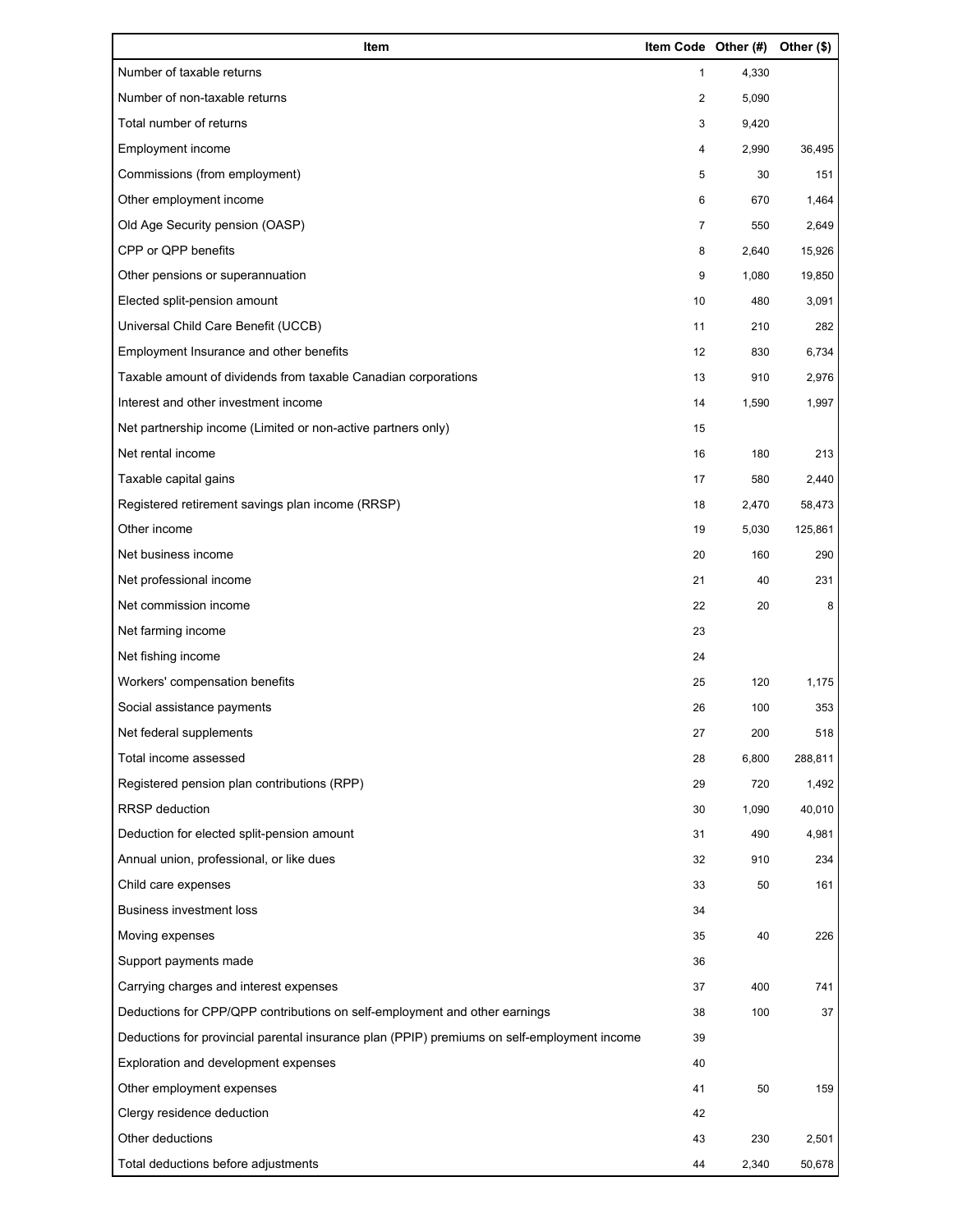| Item                                                              | Item Code Other (#) |       | Other (\$) |
|-------------------------------------------------------------------|---------------------|-------|------------|
| Social benefits repayment                                         | 45                  | 210   | 572        |
| Net income after adjustments                                      | 46                  | 6,780 | 237,588    |
| Canadian Forces personnel and police deduction                    | 47                  |       |            |
| Security options deductions                                       | 48                  |       |            |
| Other payments deductions                                         | 49                  | 410   | 2,042      |
| Non-capital losses of other years                                 | 50                  |       |            |
| Net capital losses of other years                                 | 51                  | 100   | 187        |
| Capital gains deduction                                           | 52                  |       |            |
| Northern residents deductions                                     | 53                  | 100   | 427        |
| Additional deductions                                             | 54                  | 10    | 27         |
| Farming/fishing losses of prior years                             | 55                  |       |            |
| Total deductions from net income                                  | 56                  | 620   | 2,894      |
| Taxable income assessed                                           | 57                  | 6,780 | 234,694    |
| Basic personal amount                                             | 58                  | 9,420 | 103,650    |
| Age amount                                                        | 59                  | 470   | 2,536      |
| Spouse or common-law partner amount                               | 60                  | 470   | 3,168      |
| Amount for eligible dependant                                     | 61                  | 180   | 1,876      |
| Amount for children 17 and under                                  | 62                  | 400   | 1,464      |
| Amount for infirm dependants age 18 or older                      | 63                  | 10    | 80         |
| CPP or QPP contributions through employment                       | 64                  | 1,810 | 1,250      |
| CPP or QPP contributions on self-employment and other earnings    | 65                  | 100   | 37         |
| Employment Insurance premiums                                     | 66                  | 2,180 | 588        |
| PPIP premiums paid                                                | 67                  |       |            |
| PPIP premiums payable on employment income                        | 68                  |       |            |
| PPIP premiums payable on self-employment income                   | 69                  |       |            |
| Volunteer firefighters' amount                                    | 70                  | 30    | 87         |
| Canada employment amount                                          | 71                  | 3,080 | 3,020      |
| Public transit amount                                             | 72                  | 80    | 30         |
| Children's fitness amount                                         | 73                  | 120   | 67         |
| Children's arts amount                                            | 74                  | 50    | 25         |
| Home buyers' amount                                               | 75                  | 20    | 63         |
| Pension income amount                                             | 76                  | 1,500 | 2,893      |
| Caregiver amount                                                  | 77                  | 70    | 357        |
| Disability amount                                                 | 78                  | 390   | 2,980      |
| Disability amount transferred from a dependant                    | 79                  | 80    | 708        |
| Interest paid on student loans                                    | 80                  | 50    | 25         |
| Tuition, education, and textbook amounts                          | 81                  | 330   | 1,603      |
| Tuition, education, and textbook amounts transferred from a child | 82                  | 130   | 632        |
| Amounts transferred from spouse or common-law partner             | 83                  | 300   | 1,668      |
| Medical expenses                                                  | 84                  | 1,670 | 4,342      |
| Total tax credits on personal amounts                             | 85                  | 9,420 | 19,972     |
| Allowable charitable donations and government gifts               | 86                  | 1,440 | 1,749      |
| Eligible cultural and ecological gifts                            | 87                  |       |            |
| Total tax credit on donations and gifts                           | 88                  | 1,430 | 475        |